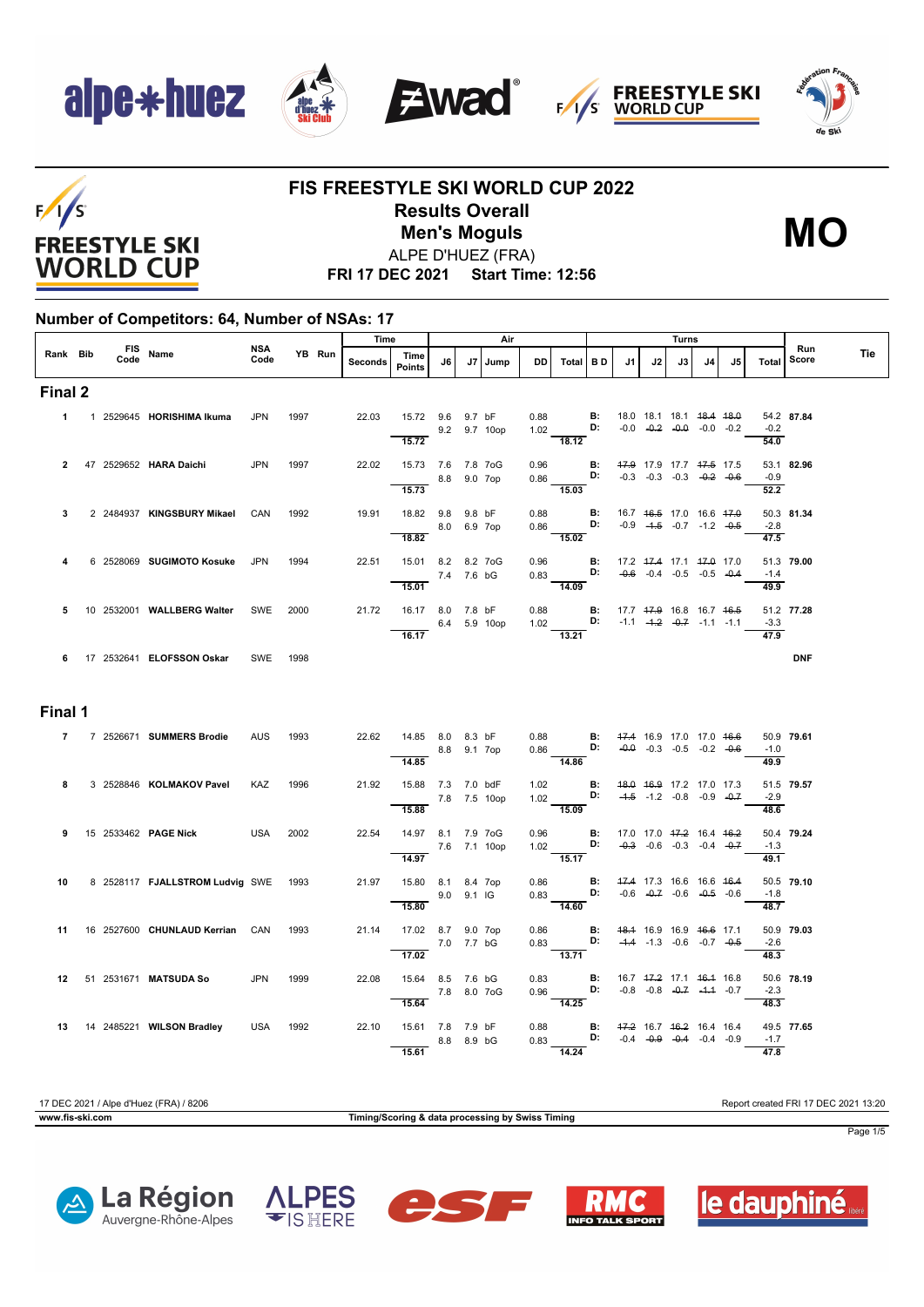







### $F/1/S$ **FREESTYLE SKI WORLD CUP**

#### **FIS FREESTYLE SKI WORLD CUP 2022 Results Overall Men's Moguls MO**

ALPE D'HUEZ (FRA)



**FRI 17 DEC 2021 Start Time: 12:56**

|          |                    |                                 | <b>NSA</b> |      |        | Time    |                                   |             |             | Air     |      |                                                                                                                          |                 |                                                          |                                                                | Turns |    |    |                              | Run        |      |
|----------|--------------------|---------------------------------|------------|------|--------|---------|-----------------------------------|-------------|-------------|---------|------|--------------------------------------------------------------------------------------------------------------------------|-----------------|----------------------------------------------------------|----------------------------------------------------------------|-------|----|----|------------------------------|------------|------|
| Rank Bib | <b>FIS</b><br>Code | Name                            | Code       |      | YB Run | Seconds | Time<br>Points                    | J6 I        |             | J7 Jump |      | DD   Total   B D                                                                                                         |                 | J1                                                       | J2                                                             | J3 I  | J4 | J5 | <b>Total</b>                 | Score      | Tie  |
| 14       |                    | 18 2484879 THEOCHARIS Sacha FRA |            | 1990 |        | 21.96   | 15.82  8.8  8.3  7oG              |             |             |         | 0.96 |                                                                                                                          | <b>B:</b><br>D: |                                                          | 16.9 16.8 16.8 46.7 47.0<br>$-4.2$ $-1.2$ $-0.7$ $-0.7$ $-1.1$ |       |    |    | $-3.0$                       | 50.5 77.06 |      |
|          |                    |                                 |            |      |        |         | 15.82                             |             | 6.7 6.2 7op |         | 0.86 | $-13.74$                                                                                                                 |                 |                                                          |                                                                |       |    |    | 47.5                         |            |      |
| 15       |                    | 13 2532059 NOVITSKII Nikita     | <b>RUS</b> | 2000 |        | 22.61   | 14.87 7.4 7.2 bdF                 |             |             |         | 1.02 |                                                                                                                          |                 | <b>B:</b> 43.7 14.0 14.0 44.4 14.0                       |                                                                |       |    |    |                              | 42.0 51.97 |      |
|          |                    |                                 |            |      |        |         | 14.87                             | 7.0 7.1 7op |             |         |      | 0.86 <b>D:</b> -7.0 -8.4 -4.9 -6.4 -5.0<br>$\overline{13.50}$                                                            |                 |                                                          |                                                                |       |    |    | $-18.4$<br>$\overline{23.6}$ |            |      |
|          |                    |                                 |            |      |        |         |                                   |             |             |         |      |                                                                                                                          |                 |                                                          |                                                                |       |    |    |                              |            |      |
|          |                    | 16 11 2534511 McDONALD Cole     | USA        | 2003 |        |         | 22.31  15.31  7.9  7.1 bF         | 2.5 1.5 S   |             |         |      | 0.88 <b>B</b> : 13.3 <del>12.0</del> 14.0 <del>15.0</del> 15.0<br>0.38 <b>D:</b> -8.6 -10.6 -12.1 - <del>6.6</del> -15.8 |                 |                                                          |                                                                |       |    |    | $-31.3$                      | 42.3 33.66 |      |
|          |                    |                                 |            |      |        |         | 15.31                             |             |             |         |      | $\frac{1}{7.35}$                                                                                                         |                 |                                                          |                                                                |       |    |    | 11.0                         |            |      |
|          | Qualification      |                                 |            |      |        |         |                                   |             |             |         |      |                                                                                                                          |                 |                                                          |                                                                |       |    |    |                              |            |      |
|          |                    | 17 20 2530240 DUFRESNE Gabriel  | CAN        | 1996 |        | 22.56   | 14.94 7.0 6.9 bF                  |             |             |         |      |                                                                                                                          |                 |                                                          |                                                                |       |    |    |                              | 49.3 74.47 |      |
|          |                    |                                 |            |      |        |         | 14.94                             |             | 8.8 8.0 7op |         |      | 0.88 <b>B</b> : 16.8 17.2 15.9 16.3 16.2<br>0.86 <b>B:</b> -1.5 -0.9 -1.4 -0.8 -0.8<br>$\frac{0.006}{13.33}$             |                 |                                                          |                                                                |       |    |    | $-3.1$<br>$\frac{1}{46.2}$   |            |      |
|          |                    |                                 |            |      |        |         |                                   |             |             |         |      |                                                                                                                          |                 |                                                          |                                                                |       |    |    |                              |            |      |
| 18       |                    | 5 2532811 HOLMGREN Albin        | SWE        | 2001 |        | 23.25   | 13.93 7.8 7.8 7op<br>8.2 7.2 7oG  |             |             |         | 0.86 | $0.96$ D: $-0.6$ $-0.9$ $-4.4$ $-0.4$ $-0.5$                                                                             |                 | <b>B:</b> 16.0 <del>15.7</del> 16.0 15.8 <del>16.0</del> |                                                                |       |    |    | $-2.0$                       | 47.8 73.82 |      |
|          |                    |                                 |            |      |        |         | 13.93                             |             |             |         |      | $\frac{1}{14.09}$                                                                                                        |                 |                                                          |                                                                |       |    |    | 45.8                         |            |      |
| 19       |                    | 28 2528086 MATHESON James       | <b>AUS</b> | 1995 |        | 23.85   | 13.05 9.0 8.3 bF                  |             |             |         |      | 0.88 <b>B:</b> $46.7$ 15.5 $45.4$ 16.1 16.1<br>0.86 <b>D:</b> -0.4 -0.5 -0.3 -0.2 -0.4                                   |                 |                                                          |                                                                |       |    |    | $-1.1$                       | 47.7 73.28 |      |
|          |                    |                                 |            |      |        |         | 13.05                             | 7.0 7.0 7op |             |         |      | 13.63                                                                                                                    |                 |                                                          |                                                                |       |    |    | 46.6                         |            |      |
| 20       |                    | 9 2528237 SALONEN Jimi          | <b>FIN</b> | 1994 |        | 23.28   | 13.89 7.6 7.6 7op                 |             |             |         |      |                                                                                                                          |                 |                                                          |                                                                |       |    |    |                              | 48.3 72.84 | 45.8 |
|          |                    |                                 |            |      |        |         | $- 7.4 6.4 70G$<br>13.89          |             |             |         |      | 0.86 <b>B:</b> 4 <del>6.7</del> 16.3 15.8 45.0 16.2<br>0.96 <b>D:</b> -4.3 -0.5 -1.0 -0.9 -0.6<br>13.15                  |                 |                                                          |                                                                |       |    |    | $-2.5$<br>45.8               |            |      |
|          |                    |                                 |            |      |        | 23.04   |                                   |             |             |         |      |                                                                                                                          |                 |                                                          |                                                                |       |    |    |                              | 46.6 72.84 |      |
| 21       |                    | 52 2526517 <b>ESCOBAR Jules</b> | <b>FRA</b> | 1994 |        |         | 14.24 7.1 7.2 7 o G<br>8.5 8.0 bG |             |             |         |      | 0.96 <b>B:</b> 46.6 15.3 45.0 15.2 16.1<br>0.83 <b>D:</b> $-0.2$ 0.5 0.6 1                                               |                 |                                                          |                                                                |       |    |    | $-1.7$                       |            | 44.9 |
|          |                    |                                 |            |      |        |         | 14.24                             |             |             |         |      | 13.70                                                                                                                    |                 |                                                          |                                                                |       |    |    | 44.9                         |            |      |
| 22       |                    | 46 2534856 JUNG Daeyoon         | <b>KOR</b> | 2005 |        | 21.77   | 16.10 8.0 8.5 bp                  |             |             |         | 0.73 | 0.86 <b>D:</b> $-4.6$ 10.9 14.8 $+4.9$ 14.6<br>0.86 <b>D:</b> $-0.6$ $-0.8$ $-0.8$ $-0.8$ $-0.8$                         |                 | <b>B:</b> 47.8 16.9 14.8 44.0 14.6                       |                                                                |       |    |    | $-2.4$                       | 46.3 72.42 |      |
|          |                    |                                 |            |      |        |         | 7.2 7.7 7op<br>16.10              |             |             |         |      | $\frac{1}{12.42}$                                                                                                        |                 |                                                          |                                                                |       |    |    | $\frac{1}{43.9}$             |            |      |
| 23       |                    | 23 2527554 TADE Marco           | SUI        | 1995 |        | 23.24   | 13.94 8.2 8.1 bF                  |             |             |         | 0.88 |                                                                                                                          | <b>B:</b>       |                                                          | 46.4 16.0 15.5 16.1 45.4                                       |       |    |    |                              | 47.6 72.33 |      |
|          |                    |                                 |            |      |        |         | 7.2 5.6 10op<br>13.94             |             |             |         |      | 1.02 <b>D:</b> -1.0 -1.2 -0.9 -0.5 -1.0<br>$\overline{13.69}$                                                            |                 |                                                          |                                                                |       |    |    | $-2.9$<br>44.7               |            |      |
| 24       |                    | 19 2527085 WALCZYK Dylan        | <b>USA</b> | 1993 |        | 22.33   | 15.28 8.7 7.9 bG                  |             |             |         | 0.83 |                                                                                                                          |                 | <b>B:</b> 45.7 15.1 44.8 15.0 14.9                       |                                                                |       |    |    |                              | 45.0 72.23 |      |
|          |                    |                                 |            |      |        |         | $8.5$ 8.4 7op                     |             |             |         |      | $0.86$ D: $-4.0$ $-0.3$ $-0.7$ $-0.9$ $-0.6$                                                                             |                 |                                                          |                                                                |       |    |    | $-2.2$                       |            |      |
|          |                    |                                 |            |      |        |         | 15.28                             |             |             |         |      | $-14.15$                                                                                                                 |                 |                                                          |                                                                |       |    |    | $\frac{1}{42.8}$             |            |      |
| 25       |                    | 45 2532044 MOUILLE Thibaud      | <b>FRA</b> | 1999 |        | 23.88   | 13.01 7.3 8.2 7oG<br>8.9 9.1 bG   |             |             |         |      | 0.96 <b>B:</b> 46.3 15.3 15.8 15.4 45.4<br>0.83 <b>D:</b> $-0.2$ $-0.2$ $-4.4$ $-0.9$ $-1.2$                             |                 |                                                          |                                                                |       |    |    | $-2.3$                       | 46.5 72.11 |      |
|          |                    |                                 |            |      |        |         | 13.01                             |             |             |         |      | $-14.90$                                                                                                                 |                 |                                                          |                                                                |       |    |    | 44.2                         |            |      |
| 26       |                    | 42 2527360 PENTTALA Jussi       | <b>FIN</b> | 1993 |        | 23.64   | 13.36 6.8 7.4 7op                 |             |             |         |      | 0.86 <b>B:</b> 47.0 16.2 15.4 45.2 15.5<br>0.96 <b>D:</b> -0.4 -0.8 -0.5 -0.6 -4.4                                       |                 |                                                          |                                                                |       |    |    |                              | 47.1 71.81 |      |
|          |                    |                                 |            |      |        |         | 7.0 7.9 7 og<br>13.36             |             |             |         |      | $-13.25$                                                                                                                 |                 |                                                          |                                                                |       |    |    | $-1.9$<br>45.2               |            |      |
|          |                    | 27 48 2531950 FENELEY William   | <b>GBR</b> | 1999 |        | 24.16   | 12.60 7.8 8.1 bF                  |             |             |         |      |                                                                                                                          |                 |                                                          |                                                                |       |    |    |                              | 44.6 70.34 |      |
|          |                    |                                 |            |      |        |         |                                   |             | 8.7 8.7 bp  |         |      | 0.88 <b>B:</b> 44.3 14.7 15.1 45.4 14.8<br>0.73 <b>D:</b> -0.0 -0.2 -0.7 -0.0 -0.0                                       |                 |                                                          |                                                                |       |    |    | $-0.2$                       |            |      |
|          |                    |                                 |            |      |        |         | 12.60                             |             |             |         |      | $\overline{13.34}$                                                                                                       |                 |                                                          |                                                                |       |    |    | 44.4                         |            |      |

17 DEC 2021 / Alpe d'Huez (FRA) / 8206 Report created FRI 17 DEC 2021 13:20

**www.fis-ski.com Timing/Scoring & data processing by Swiss Timing**

Page 2/5









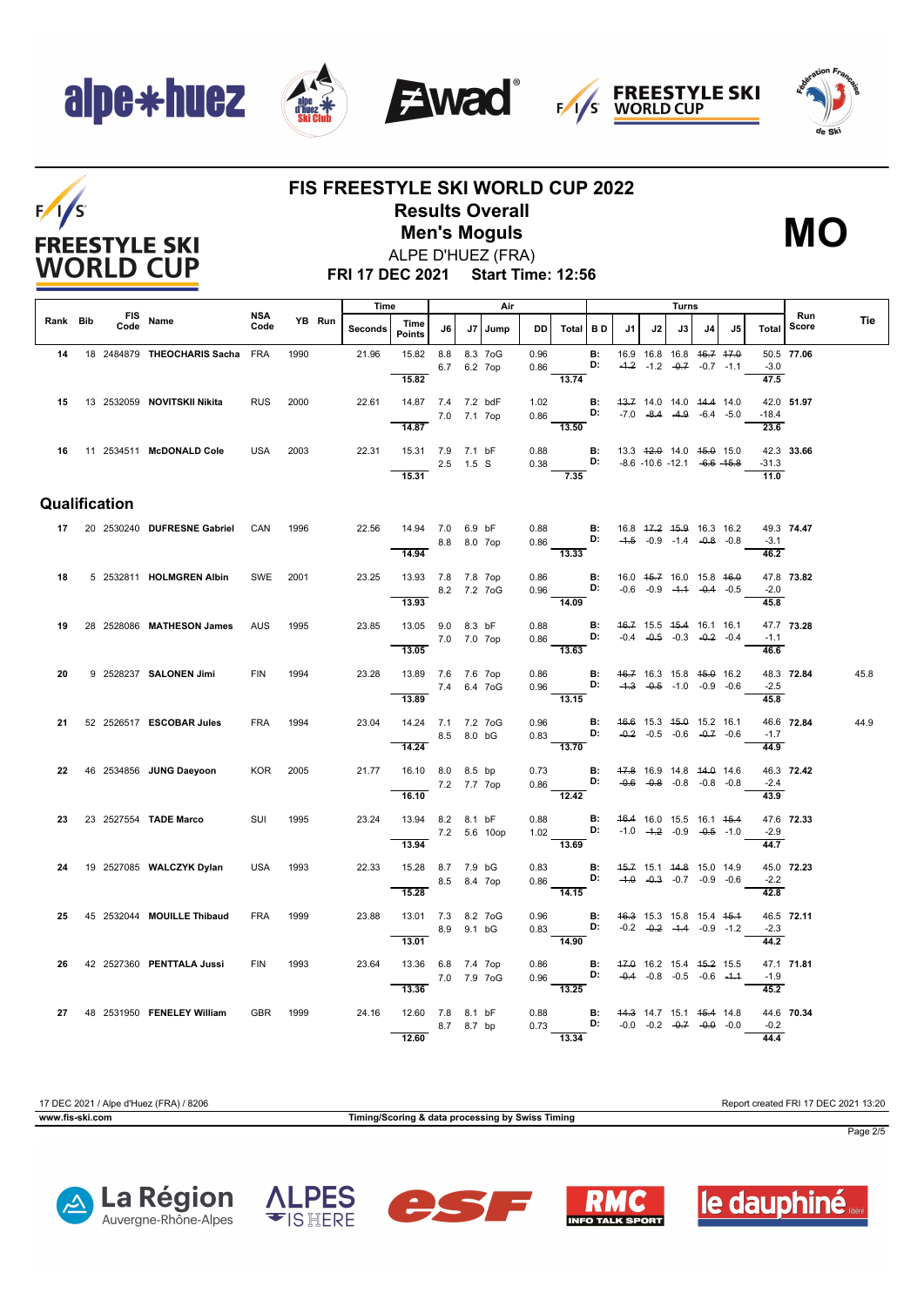$F/1/S$ 

**FREESTYLE SKI WORLD CUP** 









#### **FIS FREESTYLE SKI WORLD CUP 2022 Results Overall Men's Moguls MO**

ALPE D'HUEZ (FRA)



**FRI 17 DEC 2021 Start Time: 12:56**

|          |      |                                                      |                    |      |        | Time    |                                             |                               |    | Air          |              |                                                                                                                                                   |                 |                                                            |    | Turns                                                          |    |    |                                     |              |     |
|----------|------|------------------------------------------------------|--------------------|------|--------|---------|---------------------------------------------|-------------------------------|----|--------------|--------------|---------------------------------------------------------------------------------------------------------------------------------------------------|-----------------|------------------------------------------------------------|----|----------------------------------------------------------------|----|----|-------------------------------------|--------------|-----|
| Rank Bib | Code | FIS Name                                             | <b>NSA</b><br>Code |      | YB Run | Seconds | Time<br><b>Points</b>                       | J6                            | J7 | Jump         | DD I         | Total BD                                                                                                                                          |                 | J1                                                         | J2 | J3 I                                                           | J4 | J5 | Total                               | Run<br>Score | Tie |
| 28       |      | 21 2529411 ELOFSSON Felix                            | SWE                | 1995 |        | 22.54   | 14.97 5.9<br>14.97                          | 4.5 5.7 bp                    |    | 5.9 7oG      | 0.96<br>0.73 | 9.38                                                                                                                                              | <b>B:</b><br>D: |                                                            |    | 16.3 16.6 47.0 16.4 45.6<br>$-2.5$ $-1.4$ $-1.0$ $-0.9$ $-1.2$ |    |    | $-3.6$<br>45.7                      | 49.3 70.05   |     |
| 29       |      | 34 2531178 SUIKKARI Johannes FIN                     |                    | 1996 |        | 22.53   | 14.98 7.6 8.2 7op<br>8.4 8.0 bp<br>14.98    |                               |    |              |              | 0.86 <b>B</b> : 46.3 16.3 15.0 14.2 43.8<br>0.73 <b>D:</b> -0.8 -4.8 -1.4 -0.7 -1.3<br>12.77                                                      |                 |                                                            |    |                                                                |    |    | $-3.5$<br>42.0                      | 45.5 69.75   |     |
| 30       |      | 29 2528035 PENTTALA OIIi                             | <b>FIN</b>         | 1995 |        | 23.37   | 13.75 8.1 8.4 7op<br>13.75                  |                               |    | 6.0 5.9 10op | 0.86         | 1.02 <b>D:</b>                                                                                                                                    |                 | <b>B:</b> 46.6 14.8 14.9 15.0 44.7                         |    | $-4.3$ $-1.2$ $-0.9$ $-1.1$ $-1.1$                             |    |    | $-3.4$<br>$\overline{41.3}$         | 44.7 68.20   |     |
| 31       |      | 43 2535561 OFFEL de FRA<br><b>VILLAUCOURT Arthur</b> |                    | 2003 |        | 24.69   | 11.82 7.3 7.5 bF<br>8.7 7.8 7op             |                               |    |              | 0.88         | 13.15<br>$0.86$ D: $-0.7$ $-0.6$ $-1.4$ $-0.7$ $-1.1$<br>$\overline{13.60}$                                                                       |                 | <b>B:</b> 44.2 14.7 15.0 15.0 45.3                         |    |                                                                |    |    | $-2.5$<br>$\frac{1}{42.2}$          | 44.7 67.62   |     |
| 32       |      | 24 2530492 MAKHNEV Andrei                            | <b>RUS</b>         | 1997 |        | 24.06   | 12.74 7.4 7.6 bF<br>12.74                   | 7.0 7.2 7op                   |    |              | 0.88         | 0.86 <b>D:</b> $-2.1$ -1.6 -1.9 -1.4 -1.2<br>$\frac{1}{12.70}$                                                                                    |                 | <b>B:</b> 15.2 15.8 4 <del>5.9</del> 15.5 4 <del>5.0</del> |    |                                                                |    |    | $-4.9$<br>$\frac{41.6}{ }$          | 46.5 67.04   |     |
| 33       |      | 36 2534001 KARJALAINEN<br>Rasmus                     | FIN                | 2002 |        | 23.51   | 13.55 7.5 7.4 7op<br>13.55                  |                               |    | 5.9 5.0 10op |              | 0.86 <b>B:</b> 46.4 14.6 44.5 15.0 15.3<br>1.02 <b>D:</b> $\frac{0.7}{0.7}$ -1.1 -1.0 -1.3 -4.8<br>11.96                                          |                 |                                                            |    |                                                                |    |    | $-3.4$<br>$\overline{41.5}$         | 44.9 67.01   |     |
| 34       |      | 55 2534606 VARGA Maxence                             | <b>FRA</b>         | 2002 |        | 25.20   | 11.07 7.5 6.7 bF<br>7.8 7.0 bp<br>11.07     |                               |    |              | 0.88         | 11.64                                                                                                                                             |                 | <b>B:</b> 15.8 15.2 <del>16.1</del> 15.2 <del>14.8</del>   |    |                                                                |    |    | $-4.7$                              | 46.2 64.21   |     |
| 35       |      | 50 2535379 VERDAGUER Lucas ESP                       |                    | 2003 |        | 23.86   | 13.04 7.0 7.5 7op<br>7.2 7.1 bp<br>13.04    |                               |    |              |              | 0.86 <b>B</b> : 45.8 15.7 13.8 14.0 43.8<br>0.73 <b>D:</b> -1.1 -1.2 -1.0 1.7 1.5<br>$\overline{11.45}$                                           |                 |                                                            |    |                                                                |    |    | 41.5<br>$-3.8$<br>$\overline{39.7}$ | 43.5 64.19   |     |
| 36       |      | 27 2533901 ALEYNIKOV Mikhail RUS                     |                    | 2002 |        | 22.80   | 14.59 8.5 8.7 bF<br>7.8 8.0 7op             |                               |    |              | 0.88         | 0.86 <b>D:</b> $-1.1$ $-1.2$ $-1.3$ $-0.7$ $-1.6$                                                                                                 |                 | <b>B:</b> 43.8 12.5 44.8 12.0 13.2                         |    |                                                                |    |    | $-3.6$                              | 37.7 63.04   |     |
| 37       |      | 58 2533002 BUZZI Enea                                | SUI                | 2004 |        | 24.32   | 14.59<br>12.36 6.8 6.2 7op<br>12.36         |                               |    | 6.3 5.2 10op |              | $\frac{1}{14.35}$<br>0.86 <b>B:</b> $46.7$ 15.7 15.0 $45.0$ 15.0<br>1.02 <b>D:</b> $-2.5$ $-2.4$ $-3.7$ $-2.4$ $-2.3$                             |                 |                                                            |    |                                                                |    |    | 34.1<br>$-7.3$<br>38.4              | 45.7 62.20   |     |
| 38       |      | 56 2528801 <b>ZHAO Yang</b>                          | <b>CHN</b>         | 1992 |        | 25.00   | 11.36 6.8 6.8 bF<br>11.36                   | 6.7 7.1 7op                   |    |              | 0.86         | 11.44<br>0.88 <b>B:</b> 14.1 $\frac{44.4}{9.8}$ $\frac{43.7}{1.4}$ 14.0 14.0<br>0.86 <b>D:</b> -1.4 $\frac{44.4}{9.8}$ -0.8 -1.7 -1.5<br>$-11.91$ |                 |                                                            |    |                                                                |    |    | $-3.7$<br>38.4                      | 42.1 61.67   |     |
| 39       |      | 64 2532799 BOURDETTE Marius FRA                      |                    | 1999 |        | 22.26   | 15.38 7.5 7.8 bF<br>3.5 3.9 7op<br>15.38    |                               |    |              | 0.88<br>0.86 | <b>D:</b> $-2.4$ $-2.5$ $-4.8$ $-4.8$ $-3.8$<br>9.91                                                                                              |                 | <b>B:</b> 46.9 16.5 15.1 44.5 15.0                         |    |                                                                |    |    | $-11.1$<br>35.5                     | 46.6 60.79   |     |
| 40       |      | 63 2533573 BAEK Hyun-Min                             | <b>KOR</b>         | 2002 |        | 26.35   | $\overline{9.39}$                           | 9.39 7.1 7.3 bp<br>6.2 6.6 bG |    |              | 0.73<br>0.83 | D:<br>$\overline{10.55}$                                                                                                                          |                 | <b>B:</b> 43.7 14.2 45.2 15.2 14.4                         |    | $-1.3$ $-2.0$ $-1.9$ $-0.9$ $-1.6$                             |    |    | $-4.8$<br>39.0                      | 43.8 58.94   |     |
| 41       |      | 41 2532502 CONEDERA Martino SUI                      |                    | 2002 |        | 25.09   | 11.23 6.2 5.2 10op<br>7.8 7.6 7 og<br>11.23 |                               |    |              | 1.02         | 0.96 <b>D:</b> $-0.7$ $-2.0$ $-1.5$ $-1.0$ $-1.5$<br>$\frac{1}{13.19}$                                                                            |                 | <b>B:</b> 12.7 44.6 12.0 44.8 13.0                         |    |                                                                |    |    | $-4.0$<br>33.7                      | 37.7 58.12   |     |
|          |      | 42 61 2528799 CHEN Kang CHN 1993                     |                    |      |        | 25.27   | 10.97 6.0 6.9 bF<br>10.97                   | 5.8 6.2 7op                   |    |              | 0.88<br>0.86 | $\overline{\mathbf{D}}$ : -1.7 -2.4 - <del>2.7</del> -1.4 -1.6<br>10.83                                                                           |                 | <b>B:</b> 44.3 14.3 13.4 13.5 43.0                         |    |                                                                |    |    | $-5.7$<br>35.5                      | 41.2 57.30   |     |

**www.fis-ski.com Timing/Scoring & data processing by Swiss Timing**

17 DEC 2021 / Alpe d'Huez (FRA) / 8206 Report created FRI 17 DEC 2021 13:20

Page 3/5









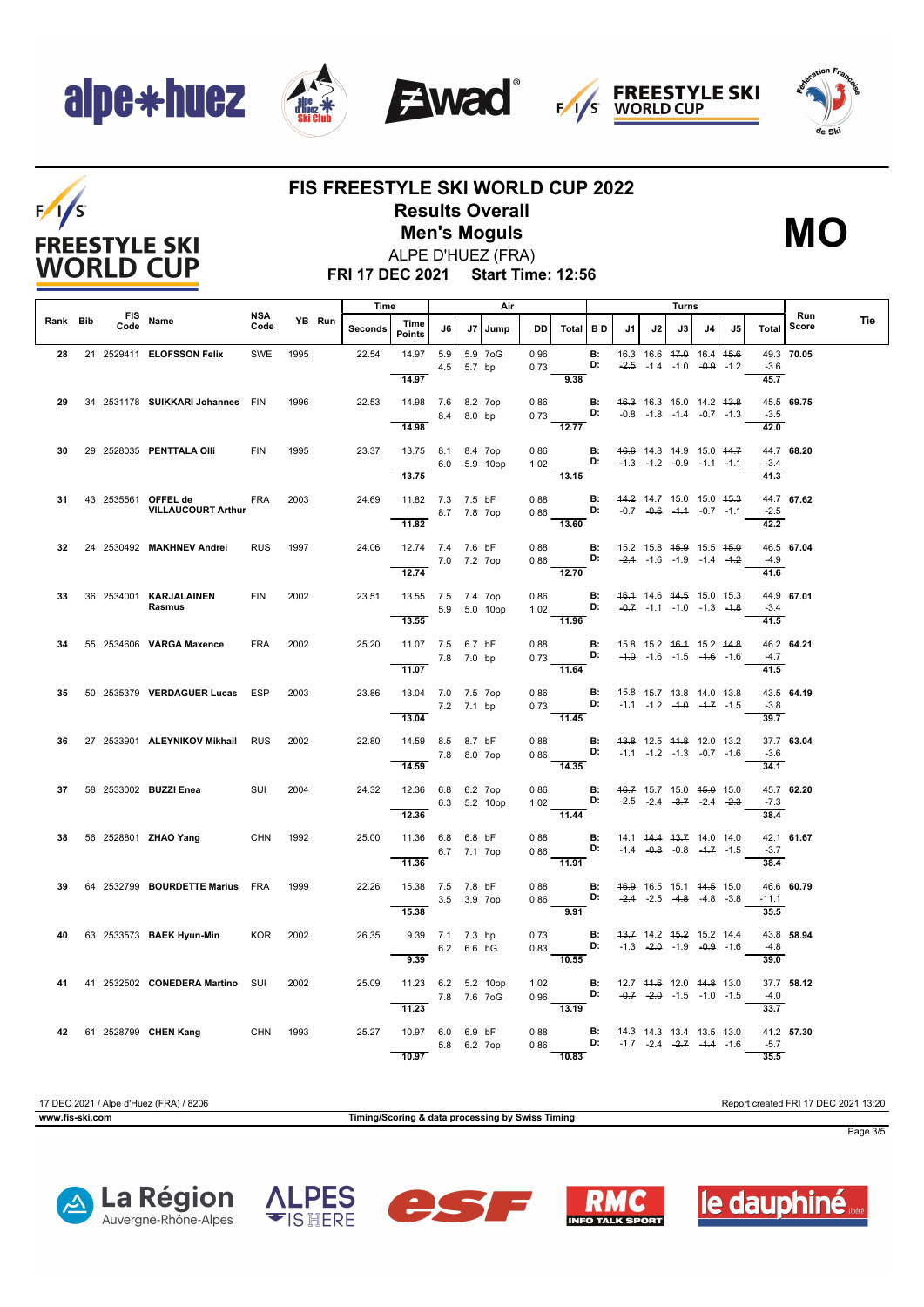









### **FIS FREESTYLE SKI WORLD CUP 2022 Results Overall**

ALPE D'HUEZ (FRA) **Men's Moguls MO**



**FRI 17 DEC 2021 Start Time: 12:56**

|          |      |                                           |             |      |        | Time    |                                            |                |                  | Air  |              |                                                                                              |                 |                                                                                              |                                                                | Turns |    |    |                              |              |     |
|----------|------|-------------------------------------------|-------------|------|--------|---------|--------------------------------------------|----------------|------------------|------|--------------|----------------------------------------------------------------------------------------------|-----------------|----------------------------------------------------------------------------------------------|----------------------------------------------------------------|-------|----|----|------------------------------|--------------|-----|
| Rank Bib | Code | FIS Name                                  | NSA<br>Code |      | YB Run | Seconds | Time<br><b>Points</b>                      | J6             | J7               | Jump | DD I         | Total BD                                                                                     |                 | J1                                                                                           | J2                                                             | J3 I  | J4 | J5 | Total                        | Run<br>Score | Tie |
| 43       |      | 4 2530514 CAVET Benjamin                  | <b>FRA</b>  | 1994 |        | 24.42   | 12.21<br>12.21                             | 8.8<br>7.0     | 8.2 bF<br>6.9 bp |      | 0.88<br>0.73 | 12.54                                                                                        | <b>B:</b><br>D: |                                                                                              | 47.0 16.0 16.0 45.0 15.5<br>$-8.2$ $-6.9$ $-5.7$ $-4.5$ $-4.3$ |       |    |    | $-17.1$<br>30.4              | 47.5 55.15   |     |
| 44       |      | 62 2532862 ROMANOV Sergey                 | KAZ         | 2001 |        | 23.64   | 13.36 6.8 6.3 7op<br>13.36                 | 7.6 7.0 7oG    |                  |      | 0.86         | 0.96 <b>D</b> : $-2.6$ $-4.3$ $-2.5$ $-3.8$ $-2.7$<br>$\frac{12.63}{ }$                      |                 | <b>B:</b> 12.4 9.5 12.0 11.0 44.5                                                            |                                                                |       |    |    | -7.8                         | 35.4 53.59   |     |
| 45       |      | 35 2537254 LI Musai                       | CHN 2003    |      |        | 25.91   | 10.03  4.3  3.7 bF                         | 7.5 8.0 bG     |                  |      | 0.88<br>0.83 |                                                                                              | B:<br>D:        | 43.4 44.9 12.9 13.0 12.5                                                                     | $-1.8$ $-1.6$ $-1.5$ $-4.2$ $-4.9$                             |       |    |    | 27.6<br>$-4.9$               | 38.4 53.47   |     |
| 46       |      | 53 2534498 YEREMENKO Artur                | <b>UKR</b>  | 2002 |        | 25.90   | 10.03<br>10.05  4.5  4.6 bF                |                |                  |      | 0.88         | 9.94                                                                                         | B:              | 11.8 40.5 14.5 44.6 12.5                                                                     |                                                                |       |    |    | 33.5                         | 38.8 50.84   |     |
|          |      |                                           |             |      |        |         | 10.05                                      | 5.7 5.8 bp     |                  |      |              | $0.73$ D:<br>8.19                                                                            |                 |                                                                                              | $-2.3$ $-2.4$ $-2.0$ $-4.6$ $-1.9$                             |       |    |    | $-6.2$<br>32.6               |              |     |
| 47       |      | 40 2533013 DONG Mingwei                   | CHN         | 1994 |        | 26.89   | 8.60  4.2  4.0 bL<br>8.60                  | 6.2 6.7 7op    |                  |      | 0.72<br>0.86 | D:<br>8.49                                                                                   | <b>B:</b>       | 12.7 <del>12.8</del> <del>12.0</del> 12.3 12.2                                               | $-2.5$ $-1.6$ $-2.0$ $-1.8$ $-2.0$                             |       |    |    | -5.8<br>$\overline{31.4}$    | 37.2 48.49   |     |
| 48       |      | 39 2532088 TSINN Oleg                     | KAZ         | 1999 |        | 25.82   | 10.16 6.2 5.2 7op<br>10.16                 | 6.5 7.2 bp     |                  |      | 0.86<br>0.73 | B:<br>D:<br>9.89                                                                             |                 | 13.7 42.5 13.5 44.5 14.5                                                                     | $-5.0$ $-6.8$ $-4.8$ $-4.3$ $-5.1$                             |       |    |    | $-14.9$<br>26.8              | 41.7 46.85   |     |
| 49       |      | 37 2530808 BELLUCCI Massimo ITA           |             | 1999 |        | 23.56   | 13.47 7.1 7.2 bF<br>$1.0$ 0.5 S            |                |                  |      | 0.88<br>0.38 | <b>D:</b> $-6.8 - 10.0 - 8.4 - 9.9 - 6.1$                                                    |                 | <b>B:</b> 46.4 15.0 14.5 42.8 14.0                                                           |                                                                |       |    |    | $-25.1$                      | 43.5 38.44   |     |
| 50       |      | 44 2528644 KOBER Jordan                   | CAN         | 1996 |        | 25.85   | 13.47<br>10.12 7.7 7.5 7oG                 |                |                  |      | 0.96         | 6.57                                                                                         |                 | <b>B:</b> 47.6 17.0 15.9 16.2 4 <del>5.0</del>                                               |                                                                |       |    |    | 18.4                         | 49.1 35.68   |     |
|          |      |                                           |             |      |        |         | 10.12                                      | 7.5 8.0 7op    |                  |      | 0.86         | $D: 43.6 - 13.2 - 11.2 - 12.6 - 11.7$<br>$\overline{13.96}$                                  |                 |                                                                                              |                                                                |       |    |    | $-37.5$<br>$\overline{11.6}$ |              |     |
| 51       |      | 25 2532161 WOODS Cooper                   | <b>AUS</b>  | 2000 |        | 22.83   | 14.54 6.7 5.9 bF<br>$6.2$ 5.3 7op<br>14.54 |                |                  |      | 0.88<br>0.86 | <b>D:</b> $-12.9$ $-8.2$ $-10.8$ $-10.2$ $-14.8$<br>$\frac{1}{10.48}$                        |                 | <b>B:</b> $\frac{42.7}{13.6}$ 13.5 $\frac{44.9}{14.9}$ 14.9                                  |                                                                |       |    |    | $-33.9$<br>$\overline{8.1}$  | 42.0 33.12   |     |
| 52       |      | 22 2533908 SHULDIAKOV Artem RUS           |             | 2002 |        | 22.60   | 14.88 6.5 5.0 bF<br>14.88                  | $0.0$ $0.0$ NJ |                  |      | 0.88         | 0.00 D: -11.9 -14.8 -11.2 -3.4 -4.5<br>5.06                                                  |                 | <b>B:</b> 13.8 44.4 12.0 44.0 14.0                                                           |                                                                |       |    |    | $-27.6$<br>12.2              | 39.8 32.14   |     |
| 53       |      | 59 2530541 GERKEN SCHOFIELD GBR<br>Thomas |             | 1998 |        | 25.45   | 10.71 6.8 6.0 bF<br>10.71                  | 6.1 5.2 bp     |                  |      | 0.73         | 0.88 <b>B:</b> 43.8 11.0 12.5 44.0 12.5<br>0.73 <b>D:</b> -42.8 -10.3 -5.9 -9.0 -3.3<br>9.75 |                 |                                                                                              |                                                                |       |    |    | $-25.2$<br>10.8              | 36.0 31.26   |     |
| 54       |      | 33 2534567 NOVIKOV Viacheslav RUS         |             | 2003 |        | 24.40   | 12.24 7.2 7.6 7oG<br>12.24                 | 7.4 7.0 7op    |                  |      | 0.96<br>0.86 | <b>D:</b> $-42.7$ $-11.5$ $-9.9$ $-11.6$ $-9.4$<br>13.29                                     |                 | <b>B:</b> 10.3 9.0 10.0 12.0 43.5                                                            |                                                                |       |    |    | $-33.0$<br>0.3               | 32.3 25.83   |     |
| 55       |      | 31 2532859 <b>BONDAREV Anton</b>          | KAZ         | 2000 |        | 31.82   | 1.37  0.0  0.0  NJ<br>1.37                 | 7.4 7.7 bp     |                  |      | 0.00<br>0.73 | $\overline{5.51}$                                                                            | <b>B:</b><br>D: | 14.0 13.8 <del>13.7</del> 14.8 <del>15.0</del>                                               | $-8.5$ $-8.7$ $-7.0$ $-10.4$ $-9.6$                            |       |    |    | $-26.8$<br>15.8              | 42.6 22.68   |     |
| 56       |      | 57 2535392 GAJDECKA Marek                 | CZE         | 2004 |        | 29.21   | 5.20 5.2 4.9 bF<br>$\overline{5.20}$       | $4.8$ 4.5 bL   |                  |      | 0.88<br>0.72 | <b>D:</b> $-43.2$ $-12.3$ $-8.6$ $-10.6$ $-12.3$<br>7.78                                     |                 | <b>B:</b> 43.8 42.0 12.8 13.0 13.0                                                           |                                                                |       |    |    | $-35.2$<br>$\overline{3.6}$  | 38.8 16.58   |     |
|          |      | 57 49 2533386 VIERELA Severi              | FIN         | 2001 |        | 37.11   | 0.00 8.7 8.1 7oG<br>0.00                   | $0.0$ $0.0$ NJ |                  |      | 0.96<br>0.00 | 8.06                                                                                         |                 | <b>B:</b> 14.3 4 <del>5.1</del> 44.0 15.0 15.0<br>D: $-14.8$ $-18.0$ $-17.2$ $-14.0$ $-15.6$ |                                                                |       |    |    | $-47.6$<br>0.3               | 44.3 8.36    |     |

17 DEC 2021 / Alpe d'Huez (FRA) / 8206 Report created FRI 17 DEC 2021 13:20

**www.fis-ski.com Timing/Scoring & data processing by Swiss Timing**

Page 4/5